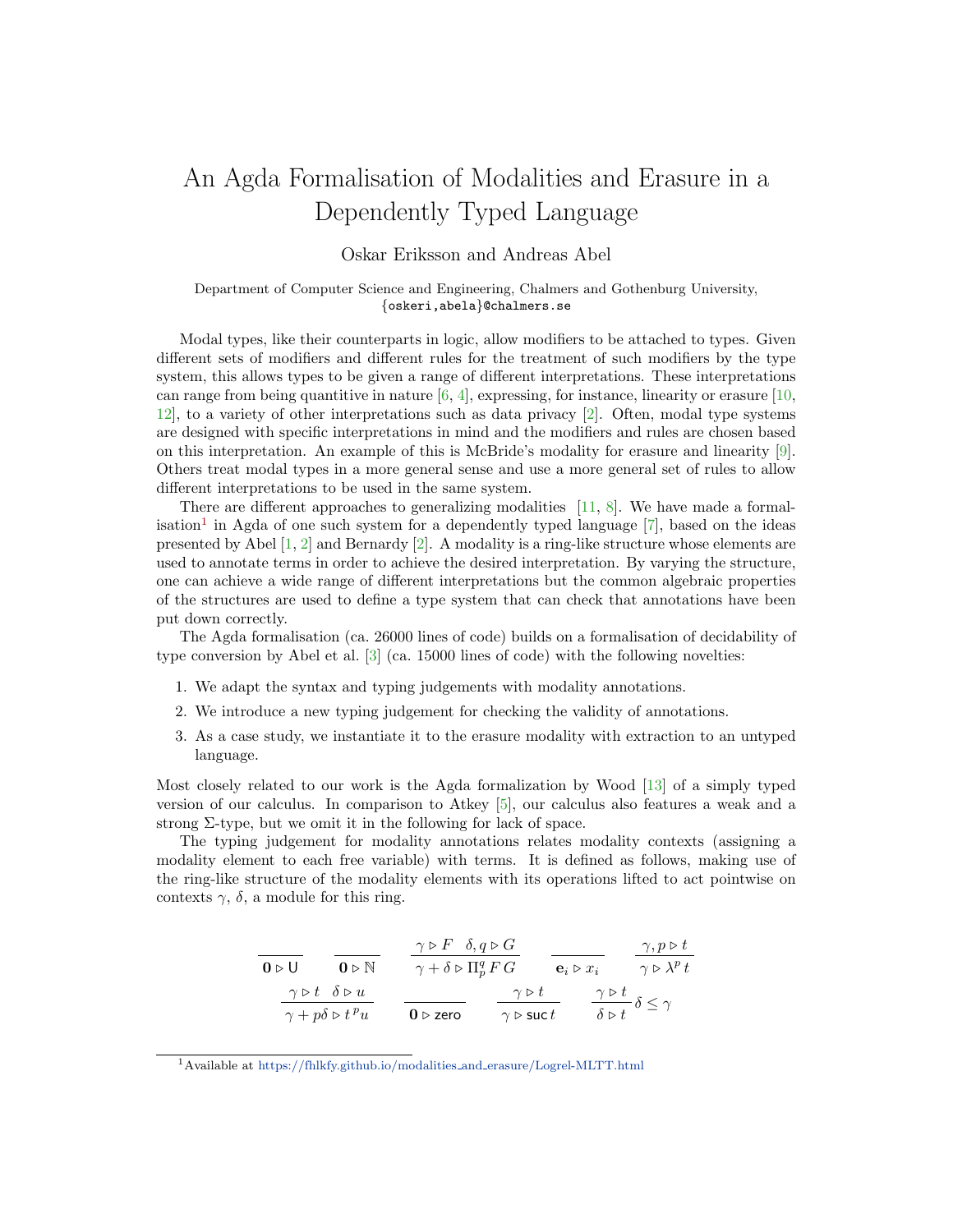Dependent Modal Types Formalized in Agda Oskar Eriksson et al.

The erasure case study considers a modality with two elements, 0 and  $\omega$  which are used to annotate computationally irrelevant and relevant terms respectively. For instance,  $\lambda^0 t$  represents a function whose argument is not used during computation whereas  $\lambda^{\omega} t$  represents a function whose argument is. The point of using these erasure annotations is, of course, to achieve a kind of optimisation in which terms that have been marked as erasable can be removed. For this, we use an erasure function  $\cdot$  which translates terms into the untyped lambda calculus while removing erasable terms. Most notably  $(t^0u)^{\bullet} = t \, t$  where the erasable function<br>examinative is replaced with  $\ell$  representing an undefined value. argument  $u$  is replaced with  $\zeta$ , representing an undefined value.

If sound, applying this erasure function should not affect the result of fully evaluating a closed term. The proof of soundness makes use of two logical relations. The first, *reducibility* of terms is designed such that a term belongs to the relation iff it reduces to canonical form. For types, it is defined inductively as below. The Π-type case makes use of the reducibility relation for terms of some type F. This relation is defined recursively over  $\mathscr{F}$ , a proof that F is a reducible type.

$$
\langle \mathsf{U} \rangle \xrightarrow[ \mathsf{H}_\ell \mathsf{U}_{\ell'} } \ell' < \ell \qquad \langle \mathbb{N} \rangle \xrightarrow[ \mathsf{H}_\ell \mathsf{A} } \xrightarrow[ \mathsf{H}_\ell \mathsf{A} ]
$$
\n
$$
\langle \Pi \rangle \xrightarrow{A \longrightarrow^* \Pi_p^q F \ G} \xrightarrow{\mathscr{F} : \mathsf{H}_\ell F} \forall a. \left( \mathsf{H}_\ell a : F / \mathscr{F} \right) \Rightarrow \left( \mathsf{H}_\ell G[a] \right)} \xrightarrow[ \mathsf{H}_\ell \mathsf{A}
$$

The fundamental lemma for this relation is that  $\vdash A$  and  $\vdash t : A$  imply  $\mathscr{A} : \vdash_{\ell} A$  and  $\Vdash_{\ell} t : A/\mathscr{A}$ . This relation, in a more general form not restricted to closed terms, was part already in the formalisation by Abel et al. [\[3\]](#page-2-10).

The second relation relates closed terms in the source language with closed terms in the target language,  $t \mathbb{Q}_\ell v : A/\mathscr{A}$  and is also defined by recursion on  $\mathscr{A}$ , a proof that A is reducible:

- If  $\mathscr{A} = \langle U \rangle$  then  $t \bigoplus_{\ell} v : A/\mathscr{A}$  holds iff  $\vdash t : U$ .
- If  $\mathscr{A} = \langle \mathbb{N} \rangle$  then  $t \mathbb{R}_\ell v : A/\mathscr{A}$  holds iff either
	- $t \longrightarrow^*$  zero : ℕ and  $v \longrightarrow^*$  zero, or
	- $t \longrightarrow^* \mathsf{succ} t' : \mathbb{N} \text{ and } v \longrightarrow^* \mathsf{succ} v' \text{ and } t' \circledR_\ell v' : A/\mathscr{A}.$
- If  $\mathscr{A} = \langle \Pi \rangle$ , then  $A \longrightarrow^* \Pi_p^q F G$  holds and there are derivations  $\mathscr{F} : \Vdash_{\ell} F$  and  $\mathscr{G}$ :  $\forall a. \Vdash_{\ell} a : F/\mathscr{F} \Rightarrow \Vdash_{\ell} G[a]$ . We then define  $t \bigoplus_{\ell} v : A/\mathscr{A}$  to hold iff either

- 
$$
p = 0
$$
 and  $t^0 a \bigotimes_{\ell} v \xi : G[a]/\mathscr{G}(a)$  for all  $\Vdash_{\ell} a : F/\mathscr{F}$ , or

 $-p = \omega$  and  $t^{\omega} a \bigotimes_{\ell} v w : G[a]/\mathscr{G}(a)$  for all  $\Vdash_{\ell} a : F/\mathscr{F}$  and  $a \bigotimes_{\ell} w : F/\mathscr{F}$ .

Especially noteworthy is the case for  $\Pi$ -types where, non-erased function terms, t and v are related if they are related when applied to related arguments. For erasable functions, however, the argument on the target language side is replaced with  $\frac{1}{2}$ , mirroring the definition of the extraction function.

The fundamental lemma for this relation is that  $\vdash t : A$  and  $\triangleright t$  imply  $t \bigoplus_{\ell} t^{\bullet} : A/\mathscr{A}$ . Using this property, the extraction function can be shown to be sound. In particular, all terms of type N represent the same natural number before and after extraction.